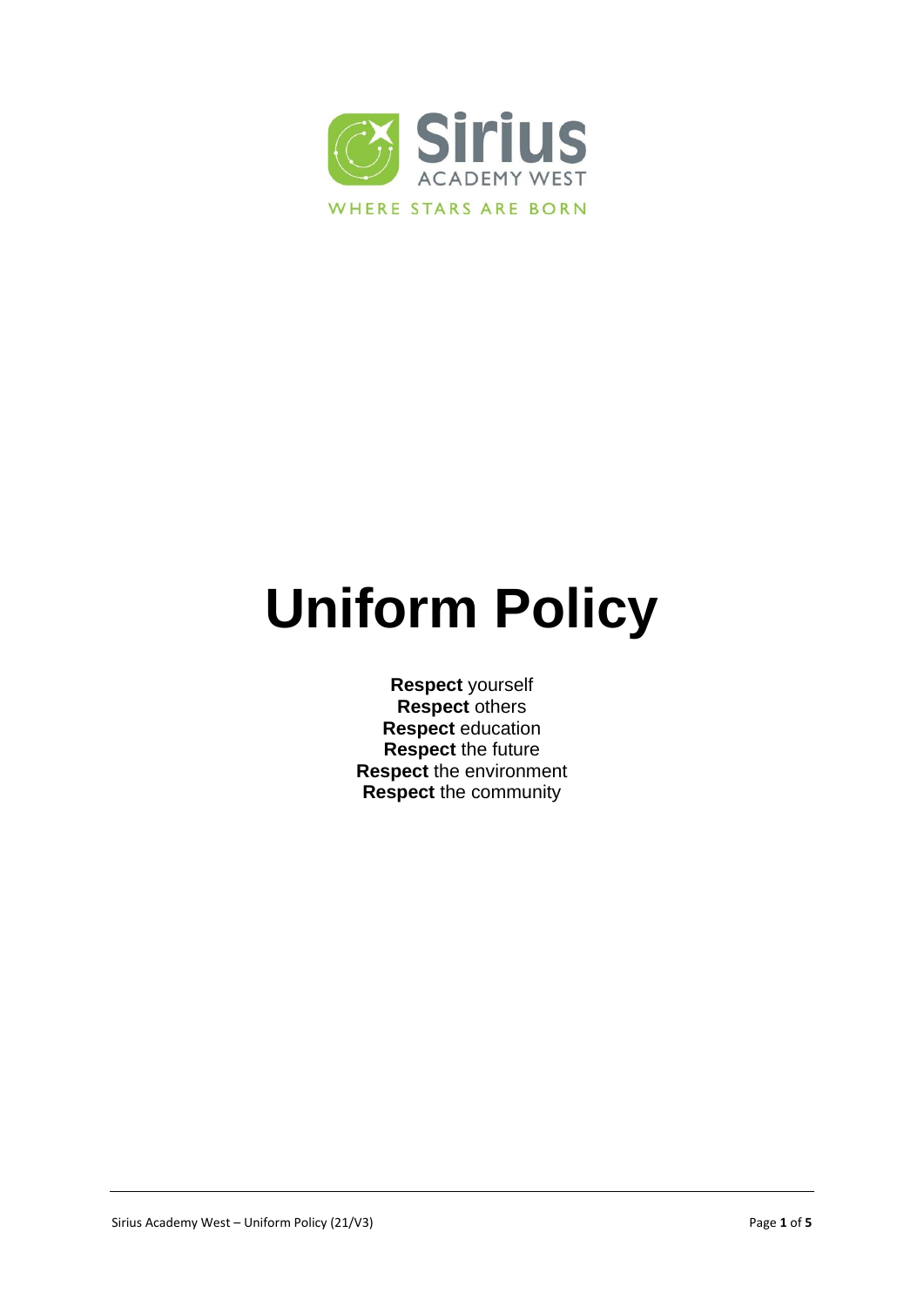## **Uniform Policy**

#### **1. Aims and Purpose**

Uniform plays a valuable role in contributing to the ethos of Sirius Academy West and setting an appropriate tone. The DfE strongly encourages schools/academies to have a uniform as it can instil pride, support positive behaviour and discipline. A uniform also encourages identity with, and support for, the school/academy ethos, ensuring students of all races and backgrounds feel welcome, protects children from social pressures to dress in a particular way and nurture cohesion between different groups of students. Above all, many schools/academies believe that a uniform supports effective teaching and learning. As an Academy we feel that having a consistent approach to uniform meets our whole Academy RESPECT for Yourself and Education values. Sirius Academy West reviews the Uniform Policy and suppliers of uniform annually.

#### **2. Uniform Description**

The following personal appearance and uniform requirements have been approved by the Board of Directors for students at the Academy. The requirements should be adhered to by all students, at all times, including when students attend Academy activities at other locations and when students are on en-route to and from the Academy.

#### **3. General Requirements**

#### **Jewellery, make-up and hair styles**

- Students must not wear jewellery with the exception of one pair of small stud earrings and a watch *(Note- Smartwatches are not permitted)*. Items not permitted include rings, bracelets, and necklaces including choker style.
- Sirius Academy West will not be responsible for the loss, theft or damage of any jewellery worn.
- Facial or nose studs and visible body piercings are not allowed. Students wearing a nose-stud will have this confiscated and kept with the Year Team until the end of the day. Repeated incidents of this nature will see parents / carers have to collect the item.
- Hairstyles must be appropriate for Academy life. There should be no extreme hairstyles such as a Mohican, shaved 'tram' lines or unnatural hair colour
- Hair accessories permitted in the Academy are either a bobble or small headband
- Excessive make up is not permitted, this should be natural only and this deemed at the discretion of Pastoral staff. Finger nails and make up should be natural. False nails, false eyelashes and nail polish are not permitted and natural nails should not be of an excessive length.
- **Outdoor wear**
- Outdoor garments such as coats must be removed when indoors and in class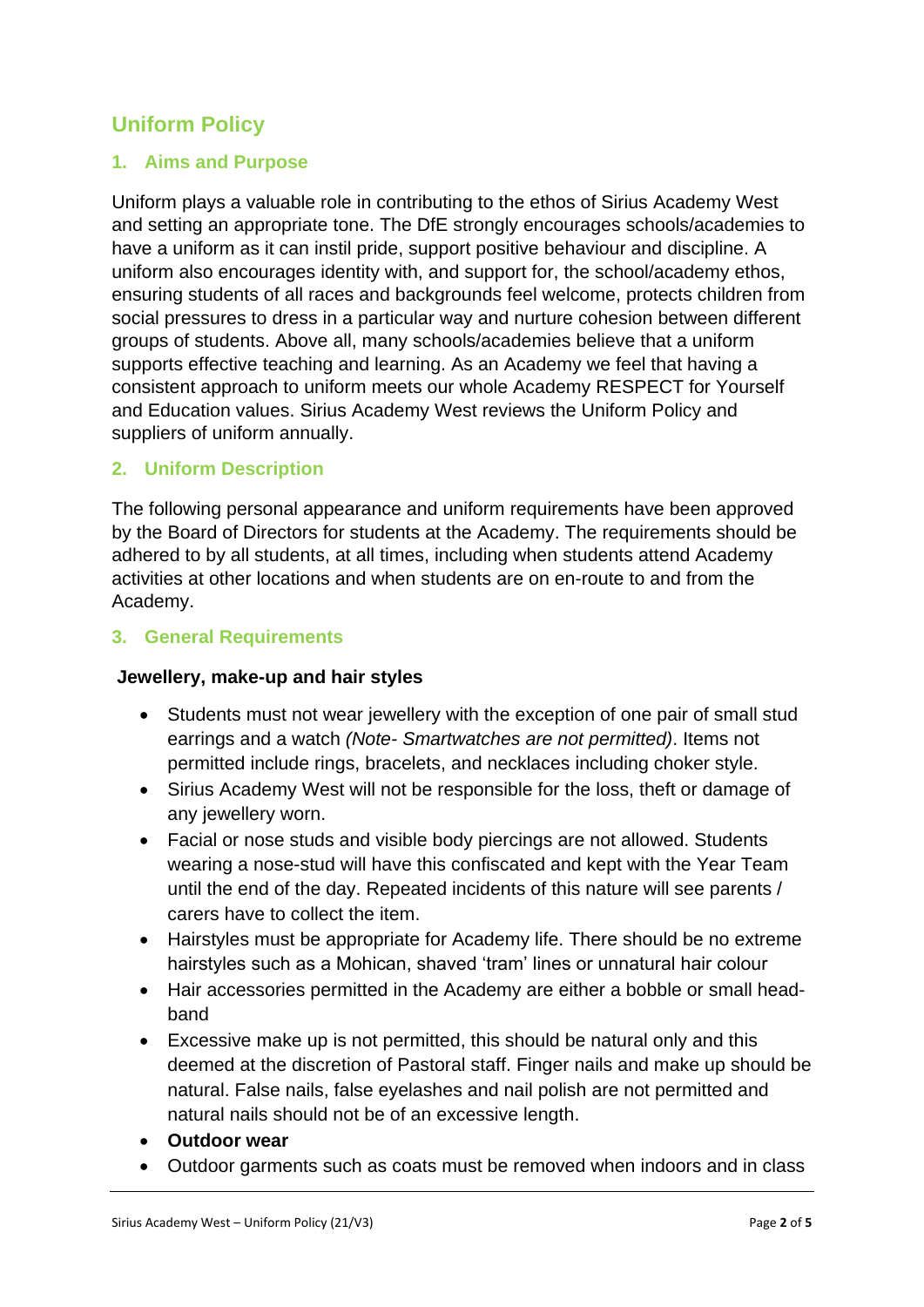- Baseball hats must not be worn within the confines of the Academy
- Denim coats are not permitted
- Accessories including scarves and flags are not permitted in the Academy

## **4. General Uniform**

All students must wear the following Academy uniform:

- Sirius Academy West blazer embroidered with the Sirius logo. Blazers must be worn at all times when students are out of lessons, at break, lunchtime and on the way to and from the Academy
- Sirius Academy West ties. Ties must be worn appropriately (up to the top button and at a length to touch the waist band) and at all times including on journeys to and from the Academy
- Black tailored trousers made from material similar to the blazer to resemble a full business suit. Trousers made from denim, canvas or stretchy material, are not permitted including leggings and jeggings. Skirts may also be worn but they must be the one identified by the Academy, which can be purchased from our uniform supplier Price & Buckland
- White cotton shirt or blouse. Students are not permitted to wear any additional long-sleeve item underneath their white shirt.
- Black shoes
- Shoes should be plain with a low heel, no trainers, boots, sandals, canvas shoes or high heels. Leisure shoes of any description are not permitted, including black sand shoes or high heels. Shoes should not display logos
- Black, grey or white socks (coloured fashion socks are not permitted)
- $\bullet$  Girl's tights plain black
- Lanyards, holding student Mifare cards, must be worn at all times. Lanyards are colour coded according to year group
- A student planner and equipment (Including pen, pencil and ruler) must be carried at all times. We recommend students bring a bag to transport this in.

In addition to the above compulsory uniform an optional black jumper with Sirius Academy West logo may be purchased. No other form of jumper is permitted.

#### **PE Kit**

Students should wear the following PE kit:

- Black polo shirt with Academy logo (compulsory)
- Black fleece (girls) with Academy logo (optional for cold weather)
- Black jacket (boys) with Academy logo (optional for cold weather)
- Black shorts
- Black plain tracksuit bottoms
- Trainers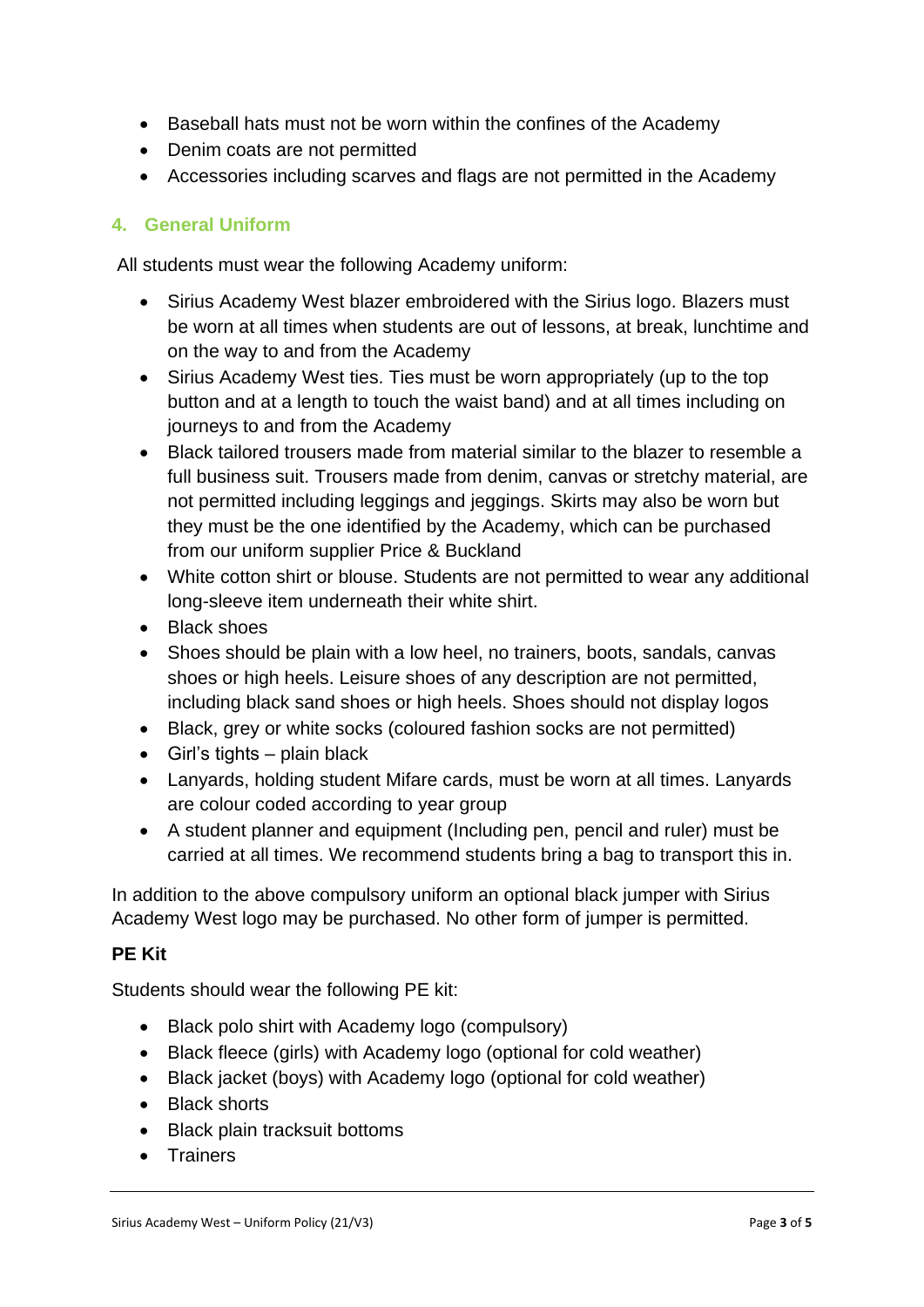- Black socks
- Hair bobble for students with long hair
- Shin pads and football boots when on rugby or football (boys and girls)

## **5. Expectations**

- Students should have their full kit for every PE lesson
- If excused from PE on medical grounds, a student should provide a note from parents/carers. Students excused from PE should still bring their PE kit as they can be involved in alternative roles such as officiating or leading, if appropriate
- If a student is excused for more than one week, a note from a relevant professional e.g. hospital or doctor is required
- Failure to bring a note to be excused will result in an automatic sanction.

## **6. Cultural, race and religious considerations**

While students must adhere to the Academy's Uniform Policy, the Academy will endeavour to be considerate to the needs of different cultures, races and religions.

Various religions require their adherents to conform to a particular dress code, or to otherwise outwardly manifest their belief. Some religions require adherents to wear or carry specific religious artefacts, others may hold a belief that they should not cut their hair and a number of religions require their followers to dress modestly, for example, by wearing loose fitting clothing, or covering their head.

The Board of Directors recognise that it may be possible for many religious requirements to be met within the Uniform Policy and that Sirius Academy West will act reasonably in accommodating religious requirements. However, in fulfilling its obligations, the Academy may at times have to balance the rights of individual students against the best interests of the Academy community as a whole and to ensure health and safety standards are met.

## **7. Gender and sex discrimination**

Sirius Academy West will ensure that its Uniform Policy does not discriminate on the grounds of gender. For example, girls will be allowed to wear trousers. The Academy's uniform rules will not disadvantage one gender compared with the other.

## **8. Breaches of Uniform Policy**

Students not wearing full and correct uniform will be sent home to change; contact will be made with parents or loan stock used. Form Tutors will refer students to the appropriate Pastoral Team. They will telephone home to ascertain permission for the child to leave the premises, if there is no reply the student will be given loan items of uniform where possible. If a loan of uniform is not possible, the student will be isolated from other students. If the breach of the Uniform Policy is deliberate they will be issued a same day detention.